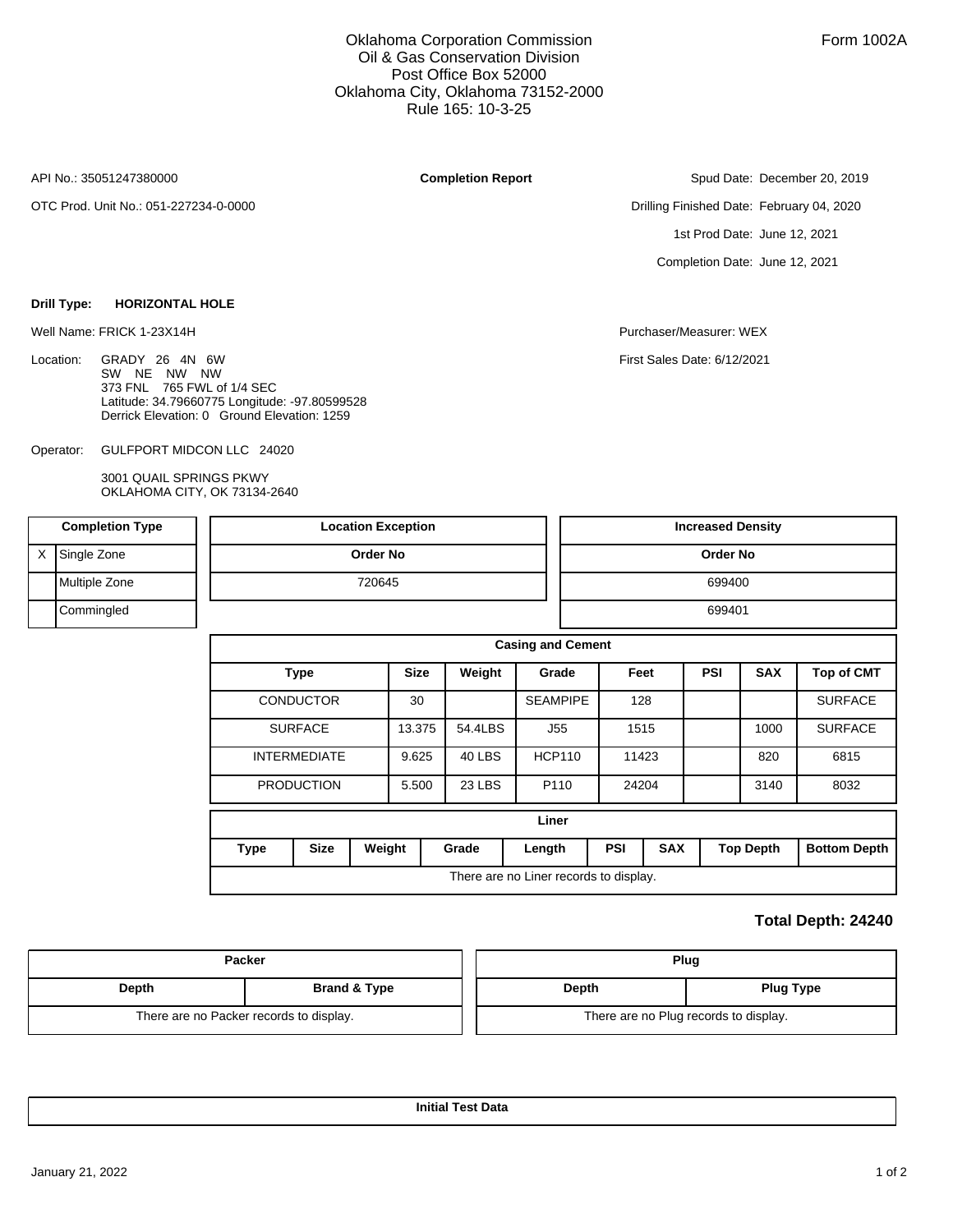| <b>Test Date</b>     | Formation                             | Oil<br><b>BBL/Day</b> | Oil-Gravity<br>(API) | Gas<br><b>MCF/Day</b> | Gas-Oil Ratio<br>Cu FT/BBL                             | Water<br><b>BBL/Day</b> | Pumpin or<br><b>Flowing</b> | <b>Initial Shut-</b><br>In.<br>Pressure | Choke<br><b>Size</b> | <b>Flow Tubing</b><br><b>Pressure</b> |
|----------------------|---------------------------------------|-----------------------|----------------------|-----------------------|--------------------------------------------------------|-------------------------|-----------------------------|-----------------------------------------|----------------------|---------------------------------------|
| Jun 15, 2021         | <b>WOODFORD</b>                       | 673                   | 60                   | 15861                 | 23568                                                  | 973                     | <b>FLOWING</b>              | 6344                                    | 24/64                | 5182                                  |
|                      |                                       |                       |                      |                       | <b>Completion and Test Data by Producing Formation</b> |                         |                             |                                         |                      |                                       |
|                      | Formation Name: WOODFORD              |                       |                      | Code: 319WDFD         |                                                        |                         | Class: GAS                  |                                         |                      |                                       |
|                      | <b>Spacing Orders</b>                 |                       |                      |                       | <b>Perforated Intervals</b>                            |                         |                             |                                         |                      |                                       |
|                      | <b>Order No</b>                       | <b>Unit Size</b>      |                      | <b>From</b>           |                                                        |                         | To                          |                                         |                      |                                       |
|                      | 212972                                | 640                   |                      | 14670                 |                                                        |                         | 24113                       |                                         |                      |                                       |
|                      | 389202                                | 640                   |                      |                       |                                                        |                         |                             |                                         |                      |                                       |
|                      | 720643                                | <b>MULTIUNIT</b>      |                      |                       |                                                        |                         |                             |                                         |                      |                                       |
| <b>Acid Volumes</b>  |                                       |                       |                      |                       | <b>Fracture Treatments</b>                             |                         |                             |                                         |                      |                                       |
|                      | 72 BARRELS ACID                       |                       |                      |                       | 296,998 BARRELS FLUID                                  |                         |                             |                                         |                      |                                       |
|                      |                                       |                       |                      |                       | 11,425,174 POUNDS PROPPANT                             |                         |                             |                                         |                      |                                       |
| Formation            |                                       |                       | Top                  |                       | Were open hole logs run? No                            |                         |                             |                                         |                      |                                       |
| <b>WOODFORD</b>      |                                       |                       |                      | 14073                 | Date last log run:                                     |                         |                             |                                         |                      |                                       |
|                      |                                       |                       |                      |                       | Were unusual drilling circumstances encountered? No    |                         |                             |                                         |                      |                                       |
|                      |                                       |                       |                      |                       | Explanation:                                           |                         |                             |                                         |                      |                                       |
|                      |                                       |                       |                      |                       |                                                        |                         |                             |                                         |                      |                                       |
|                      |                                       |                       |                      |                       |                                                        |                         |                             |                                         |                      |                                       |
| <b>Other Remarks</b> |                                       |                       |                      |                       |                                                        |                         |                             |                                         |                      |                                       |
|                      | There are no Other Remarks.           |                       |                      |                       |                                                        |                         |                             |                                         |                      |                                       |
|                      |                                       |                       |                      |                       |                                                        |                         |                             |                                         |                      |                                       |
|                      |                                       |                       |                      |                       |                                                        |                         |                             |                                         |                      |                                       |
|                      |                                       |                       |                      | <b>Lateral Holes</b>  |                                                        |                         |                             |                                         |                      |                                       |
|                      | Sec: 14 TWP: 4N RGE: 6W County: GRADY |                       |                      |                       |                                                        |                         |                             |                                         |                      |                                       |
| NE SW NW NW          |                                       |                       |                      |                       |                                                        |                         |                             |                                         |                      |                                       |

957 FNL 414 FWL of 1/4 SEC

Depth of Deviation: 13715 Radius of Turn: 396 Direction: 360 Total Length: 9178

Measured Total Depth: 24240 True Vertical Depth: 15440 End Pt. Location From Release, Unit or Property Line: 414

# **FOR COMMISSION USE ONLY**

Status: Accepted

1147450